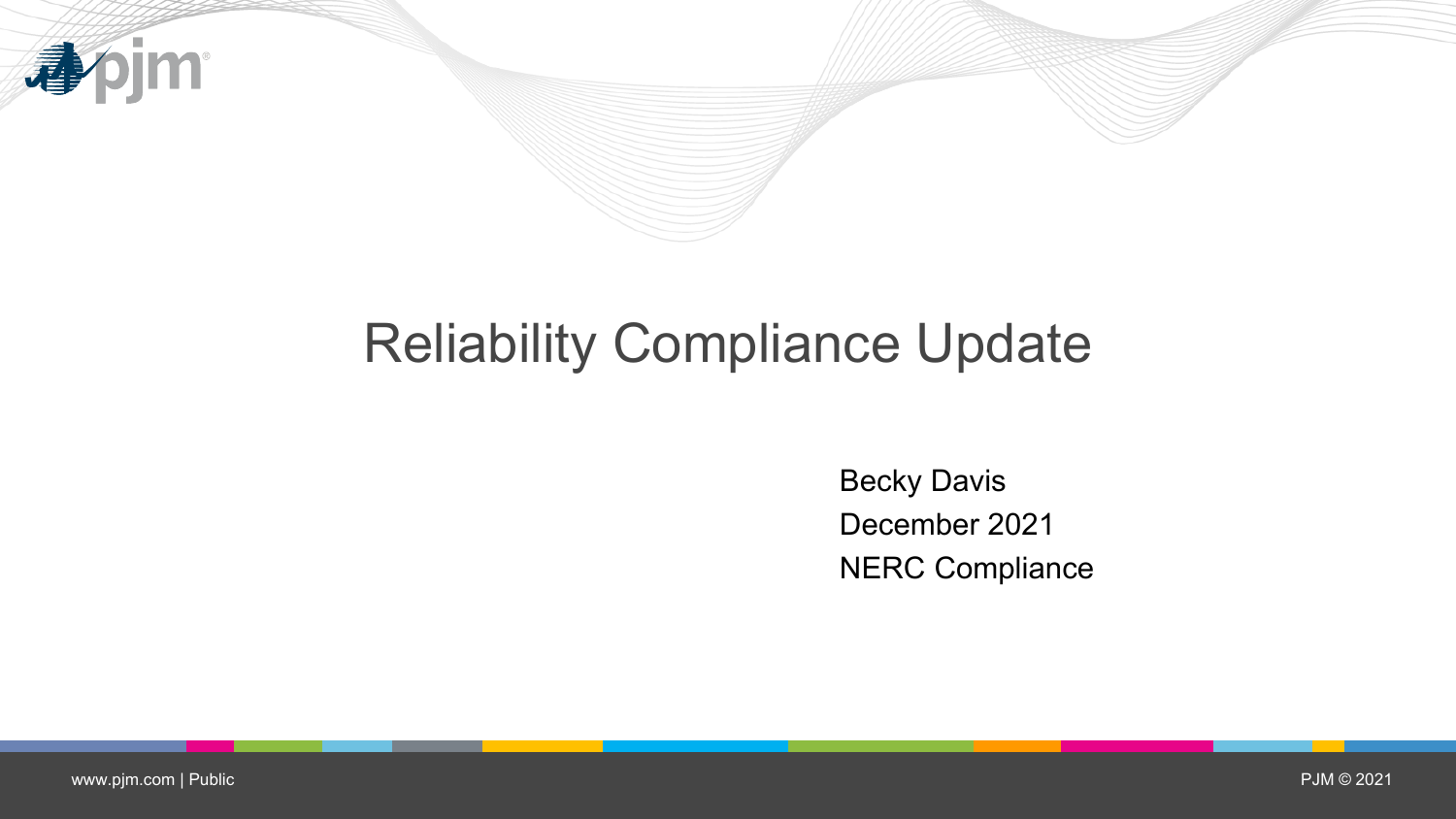

#### FERC, NERC Staff Review

FERC - NERC – Regional Entity Staff Report:

 The February 2021 Cold Weather Outages in Texas and the South Central United States

*Full Announcement:*

 [https://www.nerc.com/news/Headlines%20DL/FERC%20NERC%20freeze](https://www.nerc.com/news/Headlines%20DL/FERC%20NERC%20freeze%20release%20FINAL%20111621.pdf) %20release%20FINAL%20111621.pdf

### *Joint Report:*

 [https://www.ferc.gov/media/february-2021-cold-weather-outages-texas-and](https://www.ferc.gov/media/february-2021-cold-weather-outages-texas-and-south-central-united-states-ferc-nerc-and)south-central-united-states-ferc-nerc-and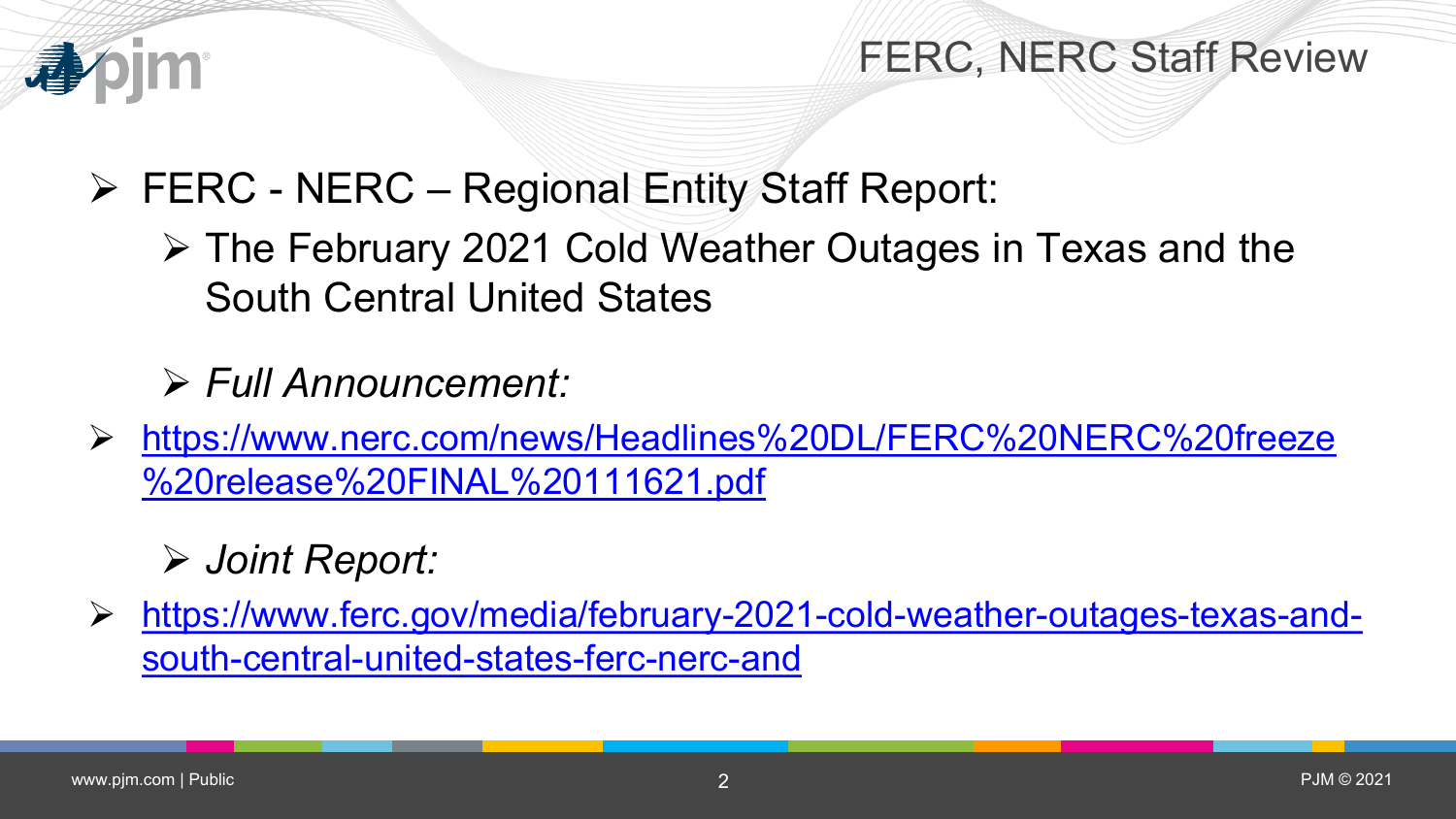

## **NERC Projects**

| <b>Standards</b>                                                                                                                       | <b>Project</b>                                                                                                                                                                                                                                                                                                                                                                                                                                                                                    | <b>Action</b>                                                                                                                              | <b>End Date</b>   |
|----------------------------------------------------------------------------------------------------------------------------------------|---------------------------------------------------------------------------------------------------------------------------------------------------------------------------------------------------------------------------------------------------------------------------------------------------------------------------------------------------------------------------------------------------------------------------------------------------------------------------------------------------|--------------------------------------------------------------------------------------------------------------------------------------------|-------------------|
| <b>BAL</b><br><b>EOP</b><br><b>IRO</b><br><b>TOP</b><br><b>PRC</b><br>&<br><b>Other</b><br><b>Standards</b><br>as<br><b>Identified</b> | <b>Project 2021-07 Extreme Cold Weather Grid Operations, Preparedness, and</b><br><b>Coordination - Standard Authorization Request (SAR)</b><br><b>Background:</b><br>$\triangleright$ To enhance reliability of the BES through improved operations, preparedness, and<br>coordination during extreme weather, as described by the Federal Energy Regulatory<br>Commission (FERC), NERC, and Regional Entity Joint Staff Inquiry into the February<br>2021 Cold Weather Grid Operations.         | <b>Formal</b><br><b>Comment</b><br><b>Period</b><br>&<br><b>Nominations</b><br>for SAR<br><b>Drafting</b><br><b>Team</b><br><b>Members</b> | 12/21/21          |
|                                                                                                                                        | The Project Scope addresses nine recommendations for new or enhanced NERC<br>Reliability Standards proposed by The February 2021 Cold Weather Outages in Texas<br>and the South Central United States report: https://www.ferc.gov/media/february-2021-<br>cold-weather-outages-texas-and-south-central-united-states-ferc-nerc-and<br>Link to Submit Nominations for SAR Drafting Team Members:<br>$\blacktriangleright$<br>https://nerc.checkboxonline.com/2bada4c4-e245-4a11-a9d7-dab1f5ca0533 |                                                                                                                                            |                   |
| www.pjm.com   Public                                                                                                                   | 3                                                                                                                                                                                                                                                                                                                                                                                                                                                                                                 |                                                                                                                                            | <b>PJM © 2021</b> |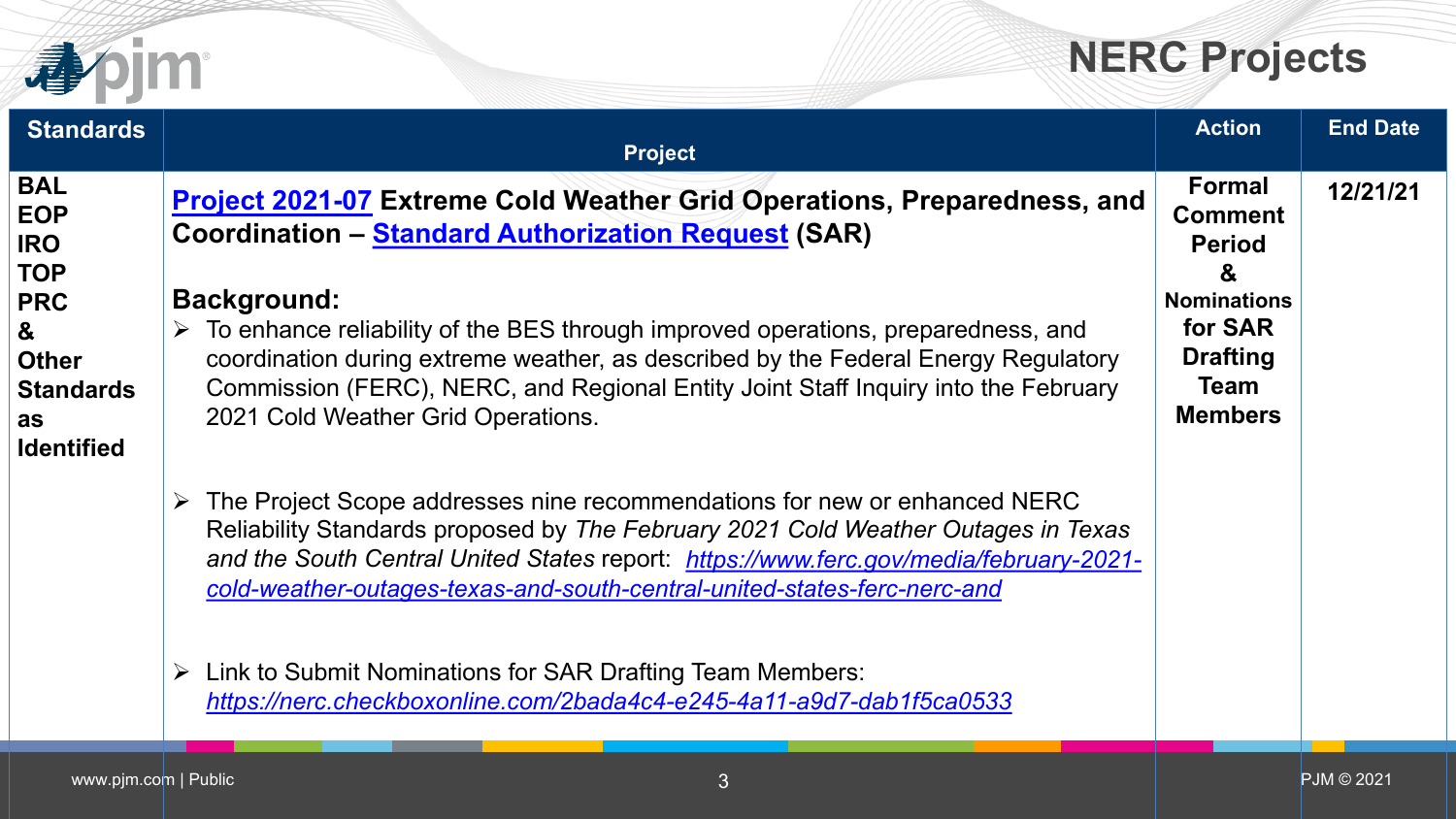## **NERC Projects**

|                  |                                                                                                                                                                                                                                                                                                                                                                                                                                                                                                                                                                                                                                                                                                                                                                                                                                                                                                      | <b>NERC Projects</b>                                                    |                 |
|------------------|------------------------------------------------------------------------------------------------------------------------------------------------------------------------------------------------------------------------------------------------------------------------------------------------------------------------------------------------------------------------------------------------------------------------------------------------------------------------------------------------------------------------------------------------------------------------------------------------------------------------------------------------------------------------------------------------------------------------------------------------------------------------------------------------------------------------------------------------------------------------------------------------------|-------------------------------------------------------------------------|-----------------|
| <b>Standards</b> | <b>Project</b>                                                                                                                                                                                                                                                                                                                                                                                                                                                                                                                                                                                                                                                                                                                                                                                                                                                                                       | <b>Action</b>                                                           | <b>End Date</b> |
| <b>PRC-005</b>   | <b>Project 2019-04 Modifications to PRC-005-6</b><br><b>Background:</b><br>$\triangleright$ Provide clear, unambiguous applicability of PRC-005 to protective functions and<br>provide the specificity needed for the industry to consistently identify and implement<br>the required maintenance activities.<br>Provide for the use of alternative Protection System station DC supply technologies,<br>➤<br>battery-based and non-battery-based, and ensure that they are subject to<br>maintenance requirements.<br>This project would modify Reliability Standard PRC-005 to be consistent with the<br>➤<br>FERC-approved changes to registration as part of the RBR initiative and to add<br>UFLS-only DPs in the Applicability Section.<br>Submit nominations via the Project page and electronic form submittal.<br>➤<br>https://nerc.checkboxonline.com/5BC332AB-2567-4BCB-B992-BB71EB8B58A6 | <b>Standard</b><br><b>Drafting</b><br><b>Team</b><br><b>Nominations</b> | 12/15/2021      |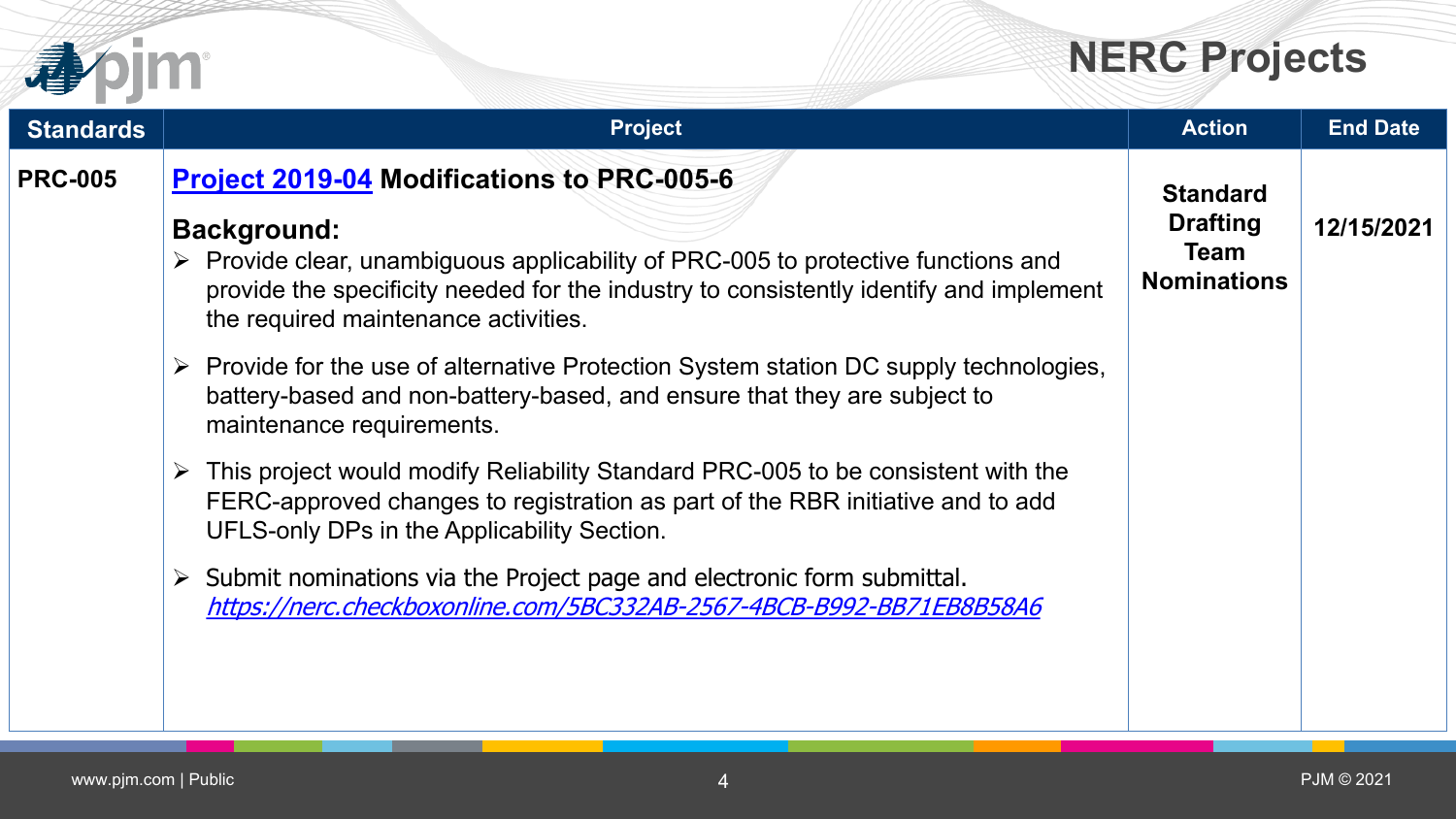



| <b>Standards</b>                                                                       | <b>Project</b>                                                                                                                                                                                                                                                                                                                                                                                                                                                                                                                                                                                                                                                                                                                                                                                                                                                                                                                                                                                                                                                                                                                                                    | <b>Action</b>                                            | <b>End Date</b> |
|----------------------------------------------------------------------------------------|-------------------------------------------------------------------------------------------------------------------------------------------------------------------------------------------------------------------------------------------------------------------------------------------------------------------------------------------------------------------------------------------------------------------------------------------------------------------------------------------------------------------------------------------------------------------------------------------------------------------------------------------------------------------------------------------------------------------------------------------------------------------------------------------------------------------------------------------------------------------------------------------------------------------------------------------------------------------------------------------------------------------------------------------------------------------------------------------------------------------------------------------------------------------|----------------------------------------------------------|-----------------|
| <b>MOD-025</b><br><b>MOD-026</b><br><b>MOD-027</b><br><b>PRC-019</b><br><b>PRC-024</b> | Project 2020-02 Transmission-connected Dynamic Reactive Resources -<br><b>Standard Authorization Request (SAR) drafting team members request</b><br><b>Purpose/Industry Need:</b><br>> Dynamic reactive resources used to provide Essential Reliability Services (ERS) in<br>the BES include generation resources (rotating machine and inverter-based) as well<br>as transmission connected dynamic reactive resources (power-electronics based).<br>Existing Reliability Standards for verifying the capability, modeling and performance<br>of dynamic reactive resources are only applicable to Facilities comprising generation<br>resources. Augmenting the applicability of these standards to include<br>(nongeneration) transmission-connected reactive resources, both rotating machine<br>(i.e. synchronous condenser) and power-electronics based, will enhance the BES<br>reliability by ensuring that the capability, models and performance are verified and<br>validated for all varieties of dynamic reactive resources utilized in providing ERS in<br>the BES.<br>$\triangleright$ Submit nominations via the Project page and electronic form | <b>SAR Drafting</b><br><b>Team</b><br><b>Nominations</b> | 12/20/2021      |
|                                                                                        | https://nerc.checkboxonline.com/8f3ea3a2-c9ad-431d-9815-2d0d1060d325                                                                                                                                                                                                                                                                                                                                                                                                                                                                                                                                                                                                                                                                                                                                                                                                                                                                                                                                                                                                                                                                                              |                                                          |                 |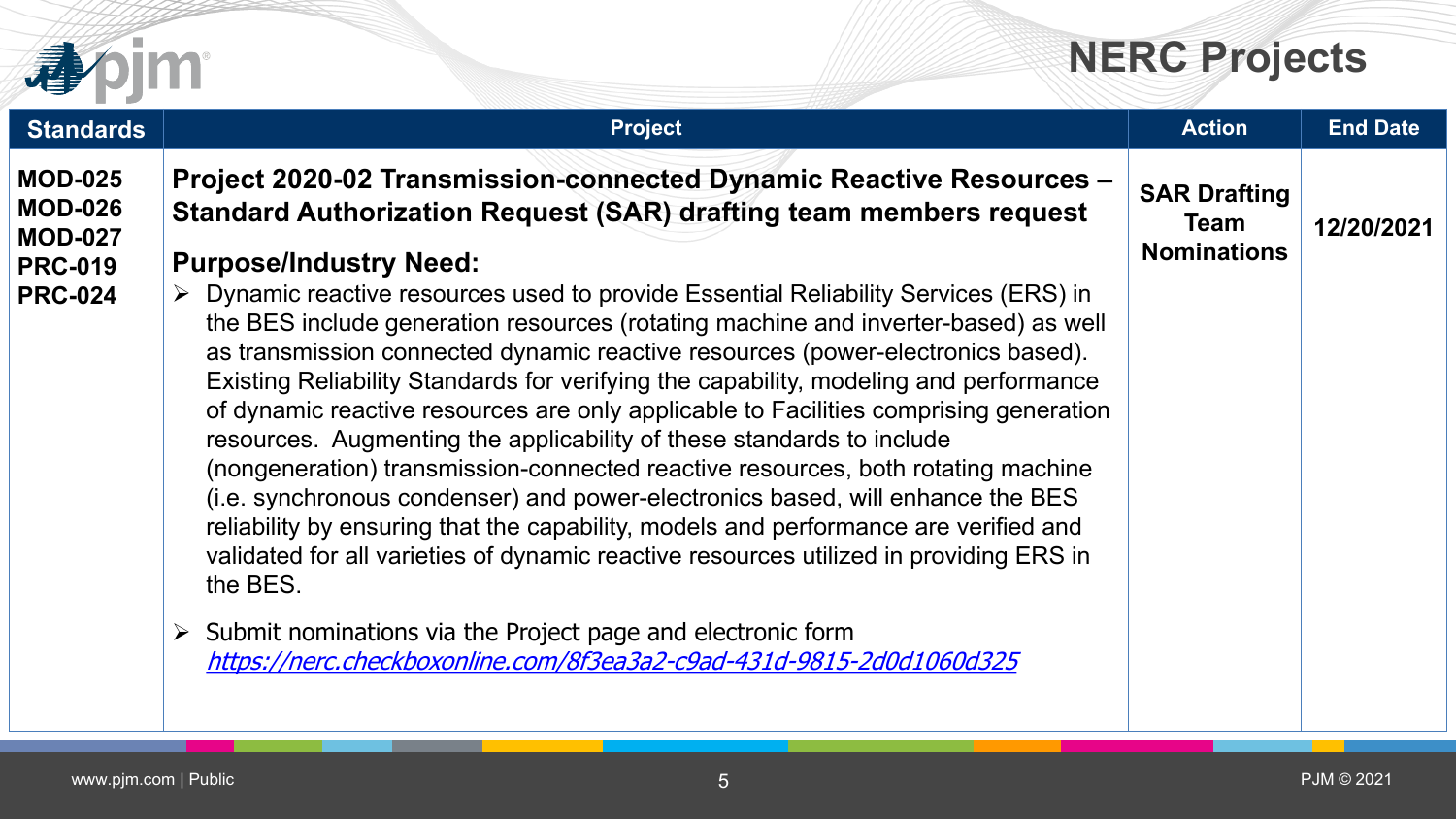

NERC & Regional News

- $\triangleright$  NERC: Compliance Monitoring and Enforcement Program and Organization Registration and Certification Program Quarterly Report
	- $\triangleright$  [Q3 2021](https://www.nerc.com/pa/comp/CE/ReportsDL/Q3%202021%20Quarterly%20CMEP%20Report.pdf)
- $\triangleright$  ReliabilityFirst
	- $\triangleright$  Technical Talks with RF
		- $\triangleright$  December 13, 2021 2:00 p.m. 3:30 p.m.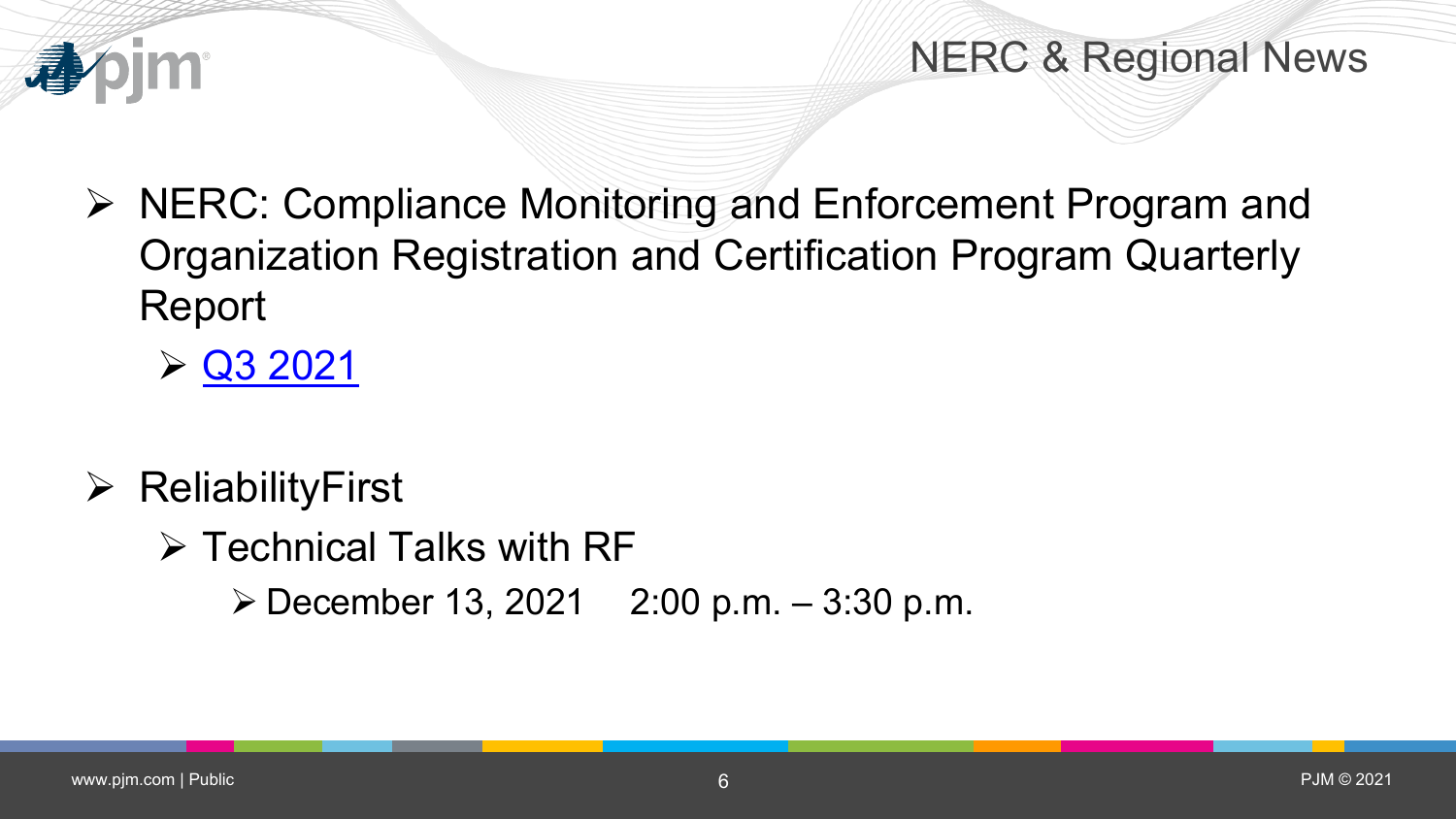



SME/Presenter: Elizabeth (Becky) Davis [Elizabeth.Davis@pjm.com](mailto:Elizabeth.Davis@pjm.com)

Regional compliance@pjm.com

Member Hotline (610) 666 – 8980 (866) 400 – 8980 custsvc@pjm.com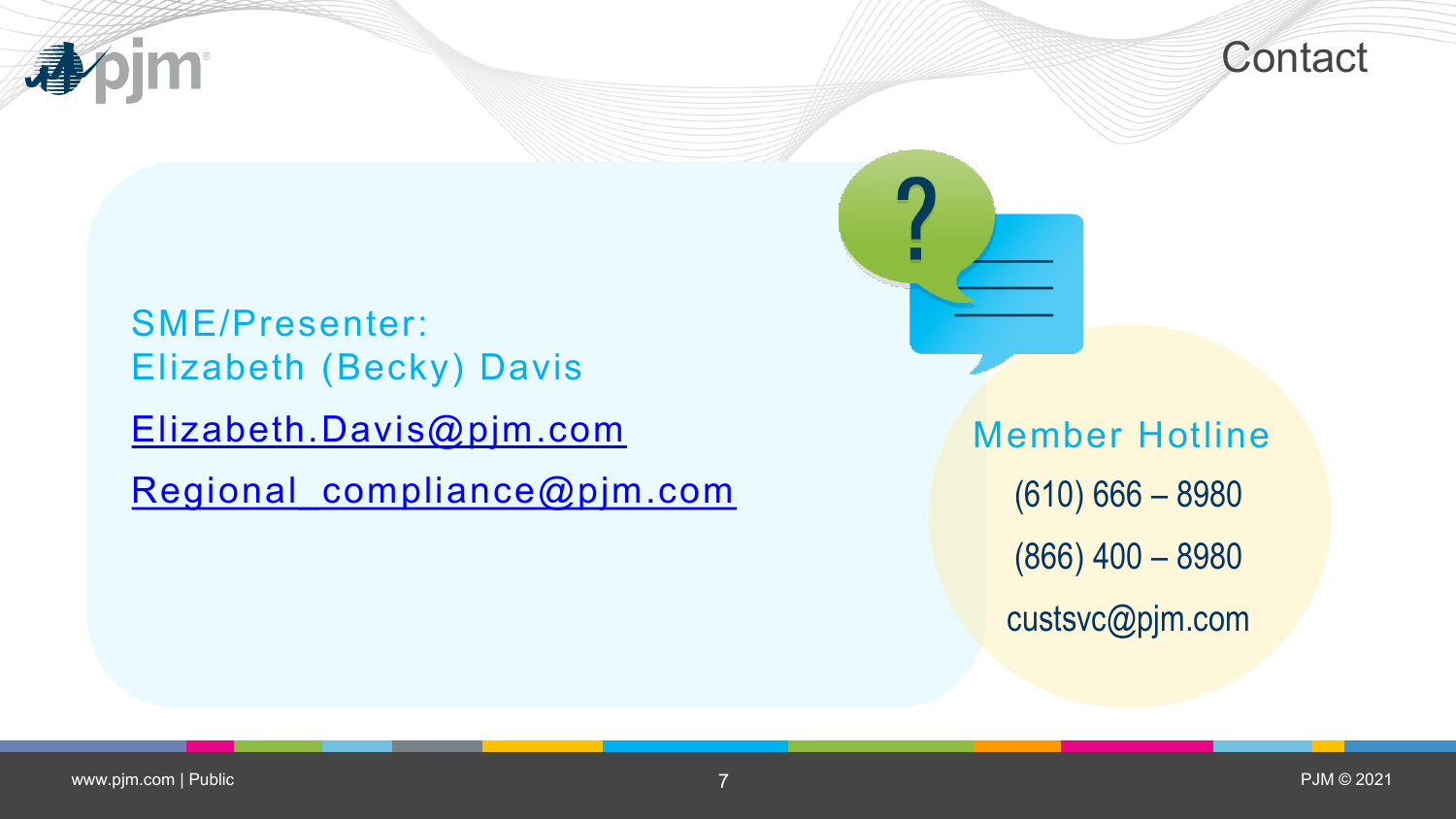



## Appendix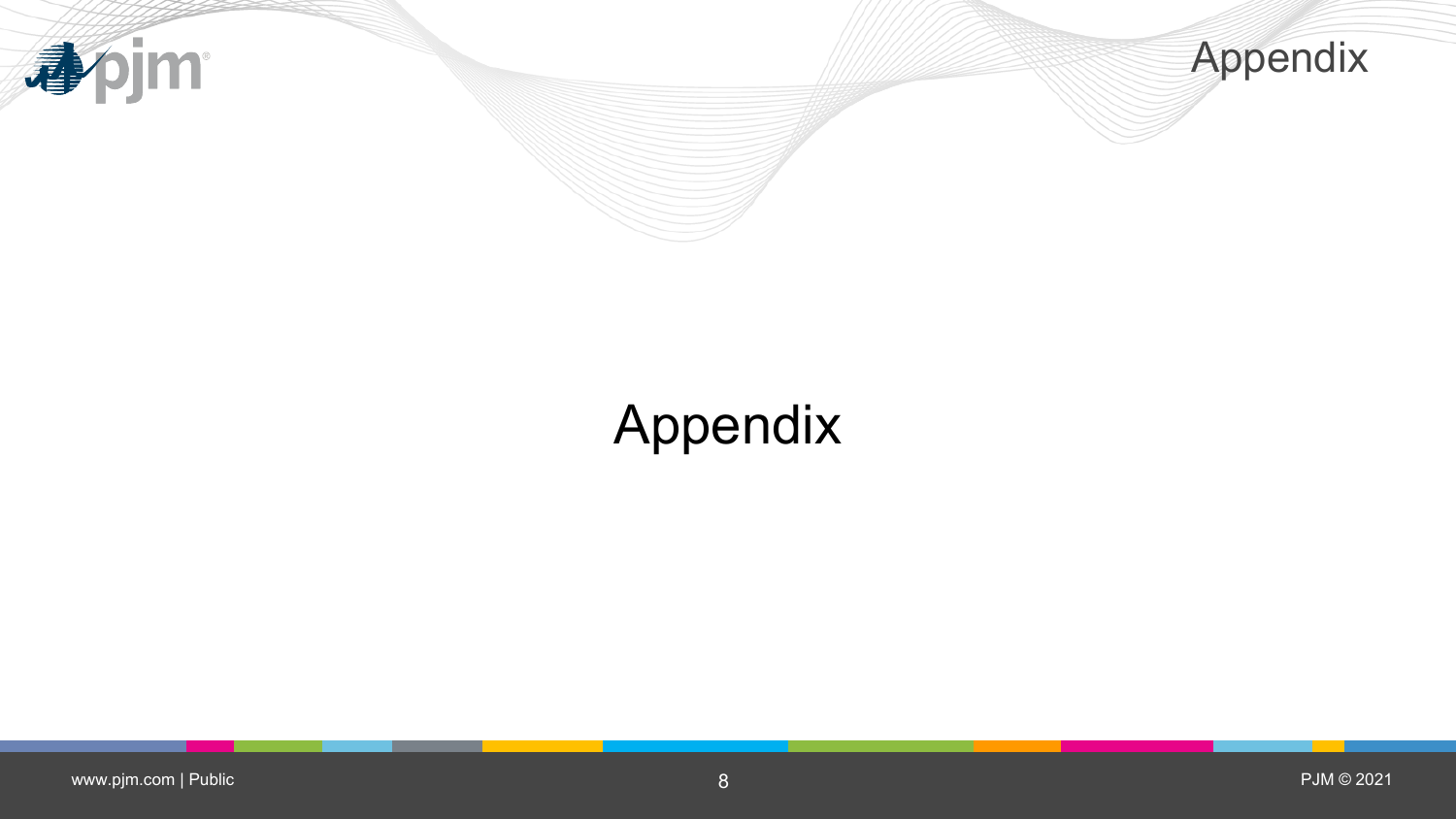#### U.S. Effective Dates of NERC Standards

| <b>Effective Date</b> | <b>Standards</b>                                                                                                                                                                                                 |
|-----------------------|------------------------------------------------------------------------------------------------------------------------------------------------------------------------------------------------------------------|
| January 1,<br>2022    | <b>PRC-012-2 Remedial Action Schemes (Requirement R9)</b>                                                                                                                                                        |
|                       | July 1, 2022 CIP-012-1 Cyber Security Communications between Control<br><b>Centers</b><br><b>PRC-002-2 Disturbance Monitoring and Reporting Requirements</b><br>(100% compliance for Requirements R2-R4, R6-R11) |

apjm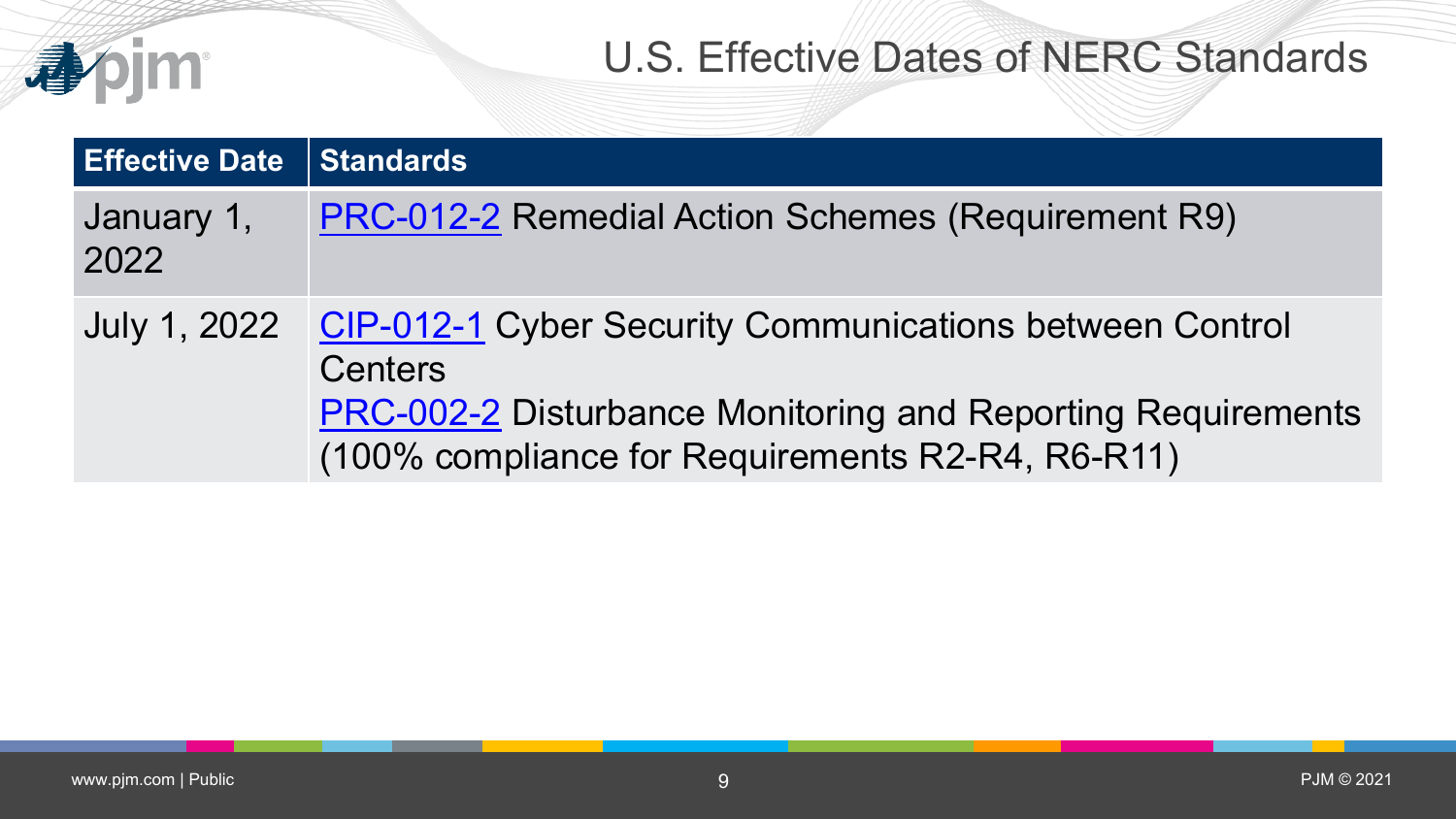|                       | <b>U.S. Effective Dates of NERC Standards</b>                                                                                                                                                                                                                                                                    |
|-----------------------|------------------------------------------------------------------------------------------------------------------------------------------------------------------------------------------------------------------------------------------------------------------------------------------------------------------|
| <b>Effective Date</b> | <b>Standards</b>                                                                                                                                                                                                                                                                                                 |
| October 1,<br>2022    | <b>CIP-005-7</b> Cyber Security Electronic Security Perimeter(s)<br>CIP-010-4 Cyber Security Configuration Change Management<br>and Vulnerability Assessments<br>CIP-013-2 Cyber Security Supply Chain Risk Management<br>PRC-024-3 Frequency and Voltage Protection Settings for<br><b>Generating Resources</b> |
| January 1,<br>2023    | <b>TPL-007-4 Transmission System Planned Performance for</b><br>Geomagnetic Disturbance Events (Requirements R3, R4, 4.1,<br>4.1.1, 4.1.2, 4.2, 4.3, 4.3.1, R8, 8.1, 8.1.1, 8.1.2, 8.2, 8.3, 8.3.1)                                                                                                              |